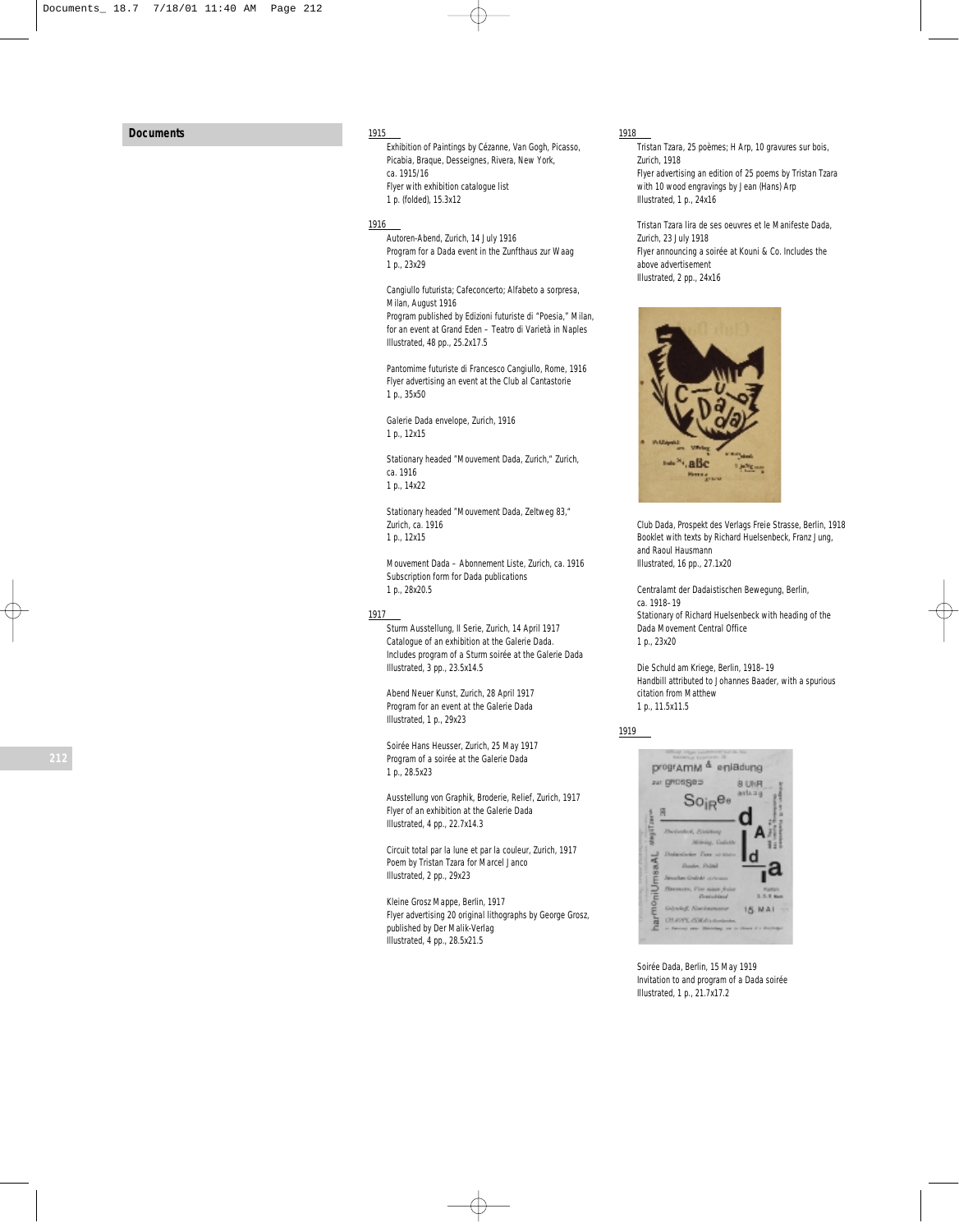

*8. Dada Soirée*, Zurich, 1919 Program of a Dada soirée 2 pp., 22x28



*Dadaco (DaDa. Was ist dada?)*, Kurt Wolff Verlag, Munich, 1919

Printing proof of an unpublished Dada anthology by Johannes Baader, George Grosz, Raoul Hausmann, John Heartfield, Richard Huelsenbeck, and Walter Mehring. Its forthcoming publication in January 1920 was announced in *Der Zeltweg* (November 1919) and in *Der Dada* 1, no. 2 (December 1919). Illustrated, 16 pp., 32x24

*Dadaisten gegen Weimar, Oberdada als Präsident des Erdballs,* Berlin, 1919 Announcement of a Dada event 2 pp., 23.5x21

*Der Blutige Ernst*, Berlin, 1919 Advertisement for the satirical weekly *Der Blutige Ernst* Illustrated, 2 pp., 40x28

*Der Lustgalgen/ Merzplastik*, Hanover, ca. 1919 Postcard reproduction of a work by Kurt Schwitters et al., 14x9

*Was ist der Dadaismus und was will er in Deutschland*, Hanover, 1919 Leaflet with text by Raoul Hausmann, later published in *Der Zweemann* 1, no. 2 (December 1919), pp. 18–19, 2 pp., 20.7x14.8

## 1920

*La seule expression de l'homme moderne; Lire Dada*, Paris, 20 January 1920 Leaflet listing members of the Dada movement 1 p., 13.5x11

*Premier Vendredi de littérature*, Paris, 23 January 1920 Flyer of a literary event at the Palais des Fêtes 1 p., 21.2x16

*Matinée Mouvement Dada,* Paris, 5 February 1920 Invitation to a Dada matinée at the Salon des Indépendants Typographic illustration, 1 p., 26.7x18.8

*Premier Spectacle-concert,* Paris, February 1920 Flyer of an event at the Comédie des Champs-Elysées 1 p., 43x56

*Manifestation Dada*, Paris, 27 March 1920 Program of a Dada event at the Maison de l'Oeuvre Illustrated, 2 pp., 27x37.5

*Festival DADA*, Paris, 26 May 1920 Program of a Dada festival at the Salle Gaveau Illustrated, 2 pp., 37x25.3

*A*, Moscow, 1920 Poems by B. Pereleshin, A. Rakitnikov, and N. Sokolov 2 pp. (folded), 34.5x22.3

*Cinéma calendrier du coeur abstrait*, Paris, 1920 Flyer advertising a book of poems by Tristan Tzara with 19 woodcuts by Jean (Hans) Arp. Includes three of the poems. 4 pp., 13.5x11

*Dada Ausstellung, Dada-Vorfrühling*, Cologne, 1920 Exhibition catalogue Illustrated, 4 pp., 22.5x15.5

*Dada-Reklame-Gesellschaft*, Berlin-Charlottenburg, 1920 Advertisement of Dada advertising company Illustrated, 1 p., 23x29.5



Dada Leaflets*,* Paris, 1920 4 small leaflets with texts by Tristan Tzara, titled: *DADA, Société Anonyme pour l'exploitation du vocabulaire*; *DADA ne signifie RIEN*; *Chacque spectateur est un intrigant; Un autre: TAISEZ VOUS*  7x10.5

*Dadaistisches Manifest*, Hanover, 1920 Leaflet published in *Der Zweemann,* with a handwritten note signed by Hannah Höch 3 pp.,28.5x22

Stationary headed *Mouvement Dada, Berlin, Genève, Madrid, New York, Zurich, Paris,* Paris, 1920 1 p., 27.5x21

*Proverbe*, n.p., 1920 Subscription form for the periodical *Proverbe* 1 p., 13.2x8.2

*Dadaism, Kompiljatsja*, USSR, ca. 1920 Booklet by Sergei Charchoune Illustrated (on cover), 16 pp., 16x12 (folded)

#### 1921

*Dada soulève tout*, Paris, 12 January 1921 Manifesto signed by André Breton, Paul Eluard, Max Ernst, Man Ray, Benjamin Péret, Francis Picabia, Philippe Soupault, Tristan Tzara, et al., published by Au Sans Pareil 2 pp., 27.5x21.3

*Der Oberdada in Berlin*, Berlin, 20 January 1921 Announcement of a Dada ball Illustrated, 2 pp., 11x15.5

*Moulin de la mort*, Paris, 1 April 1921 Manifesto by Vincent Huidobro Illustrated, 2 pp., 27.5x21.5

*Mise en accusation et jugement de M. Maurice Barrès par Dada*, Paris, 13 May 1921 Program of the indictment of Maurice Barrès at the Salle des Sociétés Savantes Illustrated, 2 pp., 24.5x32

*Mise en accusation et jugement de M. Maurice Barrès par Dada*, Paris, 13 May 1921 Invitation to the indictment of Maurice Barrès at the Salle des Sociétés Savantes 1 p., 9x12.5

*Soirée Dada*, Paris, 10 June 1921 Program of a Dada soirée at the Galerie Montaigne 1 p., 27x21

*Salon Dada, Exposition Internationale*, Paris, 6–30 June 1921 Catalogue of the first international Dada exhibition in France at the Galerie Montaigne Illustrated, 16 pp., 27x21

*Salon Dada, invitation,* Paris, 6–30 June 1921 Invitation to the Salon Dada at the Galerie Montaigne 2 pp., 14x9.5

*Les Trois Manifestations Dada*, Paris, 10, 18, 30 June 1921 Invitation to three Dada events at the Galerie Montaigne 2 pp., 9.5x14

*Tabu*, Paris, 1 November 1921 Manifesto by Jean Crotti 1 p., 27.5x21

*Soirée Dada*, Paris, 21 December 1921 Program (in Russian) of a Dada soirée organized by Sergei Charchoune and Illiazd (Ilia Zdanévitch) at the Café Caméléon 1 p., 21.5x13.7

*Der Oberdada*, Berlin, 1921 Invitation to a Dada ball Illustrated, 1 p., 15.5x11.5

*Excursions & visites Dada*, Paris, 1921 Flyer advertising the first of a series of Dada excursions Illustrated, 1 p., 27.5x22

Invitation to the opening of a Max Ernst exhibition, Paris, 1921 1 p., 8x12.5

*Ouverture de la grande saison Dada; Exposition Dada Max Ernst*, Paris, 1921 Flyer advertising the opening of the Dada season and a Max Ernst exhibition 1 p., 12x14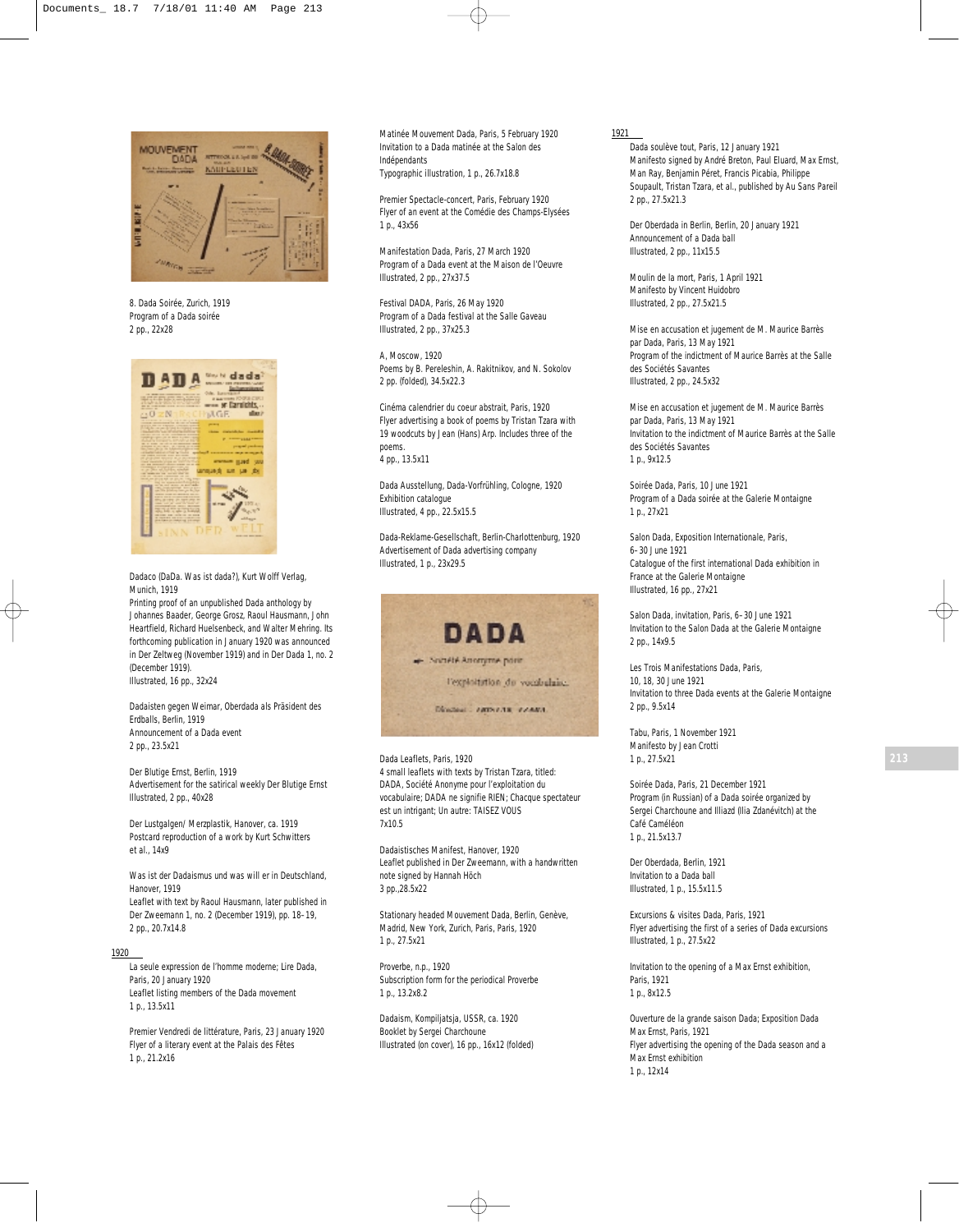*Exposition Dada Max Ernst*, Paris, 1921 Exhibition catalogue with introduction by André Breton Illustrated, 6 pp., 22x13.5

*Grande Après midi Dada*, Paris, 1921 Announcement of a Dada conference and the Dada Salon Illustrated, 2 pp., 21x13.5

*La Mare aux mitrailleuses, suivie de Le Passager du transatlantique*, Paris, 1921 Flyer advertising a book by Benjamin Péret with preface by André Breton and 10 illustrations by Max Ernst, to be published by Gallimard Illustrated, 1 p., 22.6x17.7

*Le Passager du transatlantique*, Paris, 1921 Flyer announcing the publication of a book of poems by Benjamin Péret with 4 drawings by Jean (Hans) Arp 1 p., 12x16

#### 1922

*Une exposition de poèmes de Vincent Huidobro*, Paris, 16 May–2 June 1922 Poetry and critical texts on the poet Vincent Huidobro, published by the Galerie G. L. Manuel Frères. Inserted is the manifesto *Moulin de la mort* Illustrated, 6 pp., 21.5x14

*Dada Club, Slavonija Hotel*, Vinikov, Yugoslavia, 1 October 1922 Invitation to a Dada soirée Illustrated, 1 p., 13.8x21

*Exposition Francis Picabia; Conférence par André Breton: "Caractères de l'évolution moderne et ce qui en participe,"* Barcelona, 17–18 November 1922 Flyer announcing a lecture and the opening of a Francis Picabia exhibition at the Galerie Dalmau 1 p., 22x15.5

*La Poésie après le bain*, Paris, 1922 Flyer announcing a lecture by Ilia Zdanévitch at the Café Caméléon 1 p., 11.3x15.3

*Plus de cubisme; Plus de dadaïsme*, n.p., 1922 Manifesto Illustrated, 2 pp., 19.7x25.3

#### 1923

*Soirée du poète Boris Bojnieff*, Paris, 29 April 1923 Flyer of a soirée at the Galerie La Licorne Illustrated, 1 p., 21.5x13.5

*Soirée du Coeur à barbe*, Paris, 6–7 July 1923 Program of a soirée at the Théâtre Michel 1 p., 23.5x14

*Soirée du Coeur à barbe*, Paris, 6–7 July 1923 Flyer of a soirée at the Théâtre Michel Illustrated, 2 pp., 26x20.2

*Gás-Sziv*, Vienna 1923 Hungarian translation of Tristan Tzara's play *Le Coeur à gaz*, first presented in Paris at the Galerie Montaigne on 10 June 1921, with Philippe Soupault, Georges Ribemont-Dessaignes, Théodore Fraenkel, Louis Aragon, Benjamin Péret, and Tristan Tzara as actors 14 pp., 25x16.3

# 1924

*Un cadavre*, Paris, 18 October 1924 Publication in newspaper format with an obituary of Anatole France 4 pp., 32x24.5

*La Révolution surréaliste*, Paris, 1924 Subscription form for the Surrealist periodical *La Révolution surréaliste* 2 pp., 21x13.3



# Surrealist leaflets, Paris, 1924

9 small leaflets issued by the Bureau de Recherches Surréalistes, with texts by Tristan Tzara and Paul Eluard: *Parents! racontez vos rêves à vos enfants/ Vous qui ne voyez pas, pensez à ceux qui voient/ Le Surréalisme c'est l'écriture niée/ Le parapluie de chocolat est dédoré. Trempez-le dans la porte et nattez/ On ne saurait rien attendre de trop grand de la force et du pouvoir de l'esprit/ Vous qui avez du plomb dans la tête fondez-le pour en faire de l'or surréaliste/ Ouvrez la bouche comme un four, il en sortira des noisettes/ Après des tentatives réitérées pour saisir l'idée de triangle, j'ai constaté quelle était tout à fait incompréhensible* 6.5x10.5

#### 1925

*Z.R.III=Dada=Pazifismus*, Hamburg, 18 January 1925 Invitation to and program of a Dada event Illustrated, 4 pp., 23x14.8

*Déclaration du 27 janvier 1925*, Paris, 1925 Leaflet issued by the Bureau de Recherches Surréalistes

### 1 p., 43.3x27.1

*Lettre ouverte à André Germain*, Paris, 10 February 1925 Leaflet supplement to the periodical *L'Oesophage* 1 p., 26x20

*Journal d'Edouard (à Monsieur André Gide, à Roger Martin du Gard)*, Paris, 20 June 1925 Manifesto signed by Camille Goemans 2 pp., 32x23

*Lettre ouverte à M. Paul Claudel, Ambassadeur de France au Japon*, Paris, 25 July 1925 Manifesto signed by Maxime Alexandre, Louis Aragon, Antonin Artaud, et al. 1 p., 27x21

*La Révolution d'abord et toujours!*, Paris, August 1925 Leaflet 1 p., 50x33

1926

*Protestation*, Paris, 18 May 1926 Manifesto protesting against the planned collaboration between the Ballets Russes and the painters Max Ernst and Joan Miró, signed by Louis Aragon and André Breton 2 pp., 22.7x14

*Capitale de la douleur*, Paris, 1926 Flyer with text by André Breton, advertising Paul Eluard's book *Capitale de la douleur* Illustrated, 1 p., 21.5x13.5

#### 1927

*Lautréamont envers et contre tout (A propos d'une réédition)*, Paris, April 1927 Leaflet signed by Louis Aragon, André Breton, and Paul Eluard 3 pp., 27.7x21.4

*Au grand jour*, Paris, 1927 Booklet published by Editions Surréalistes, May 1927 28 pp., 16.4x12.2

*A la grande nuit ou le bluff surréaliste*, Paris, June 1927 Booklet by Antonin Artaud, published by the author 15 pp., 16.5x13

*Permettez!*, Paris, 1927 Leaflet criticizing the inauguration of a memorial to Arthur Rimbaud 4 pp., 27x21.2

#### 1928

*Avis*, Brussels, March 1928 Leaflet protesting against Giorgio de Chirico's exhibition at the gallery Le Centaure, signed by Louis Aragon, André Breton, Camille Goemans, and Paul Nougé 1 p., 27.5x21.5

1930



*Un cadavre*, Paris, 15 January 1930 Leaflet in newspaper format, condemning André Breton and accusing him of being a false communist and revolutionary, with texts by Jacques Prévert, Georges Ribemont-Dessaignes, Michel Leiris, et al. Illustrated, 4 pp., 36.5x32

*Le Surréalisme au service de la révolution*, Paris, March 1930

Manifesto announcing the establishment of the periodical *Le Surréalisme au service de la révolution*, signed by Maxime Alexandre, Louis Aragon, Luis Buñuel, Salvador Dalí, Paul Eluard, Max Ernst, Benjamin Péret, Yves Tanguy, Tristan Tzara, et al. 1 p., 28.5x23

*La Femme visible*, Paris, 1930 Flyer with text by André Breton and Paul Eluard, advertising Salvador Dalí's book *La Femme visible* 1 p., 26.5x20.5

#### *L'Age d'or*, Paris, 1930

Review and program of Luis Buñuel's film *L'Age d'or* published by Studio 28, containing the script with illustrations by Jean (Hans) Arp, Salvador Dalí, Max Ernst, Joan Miró, Man Ray, and Yves Tanguy Illustrated, 36 pp., 22x13.5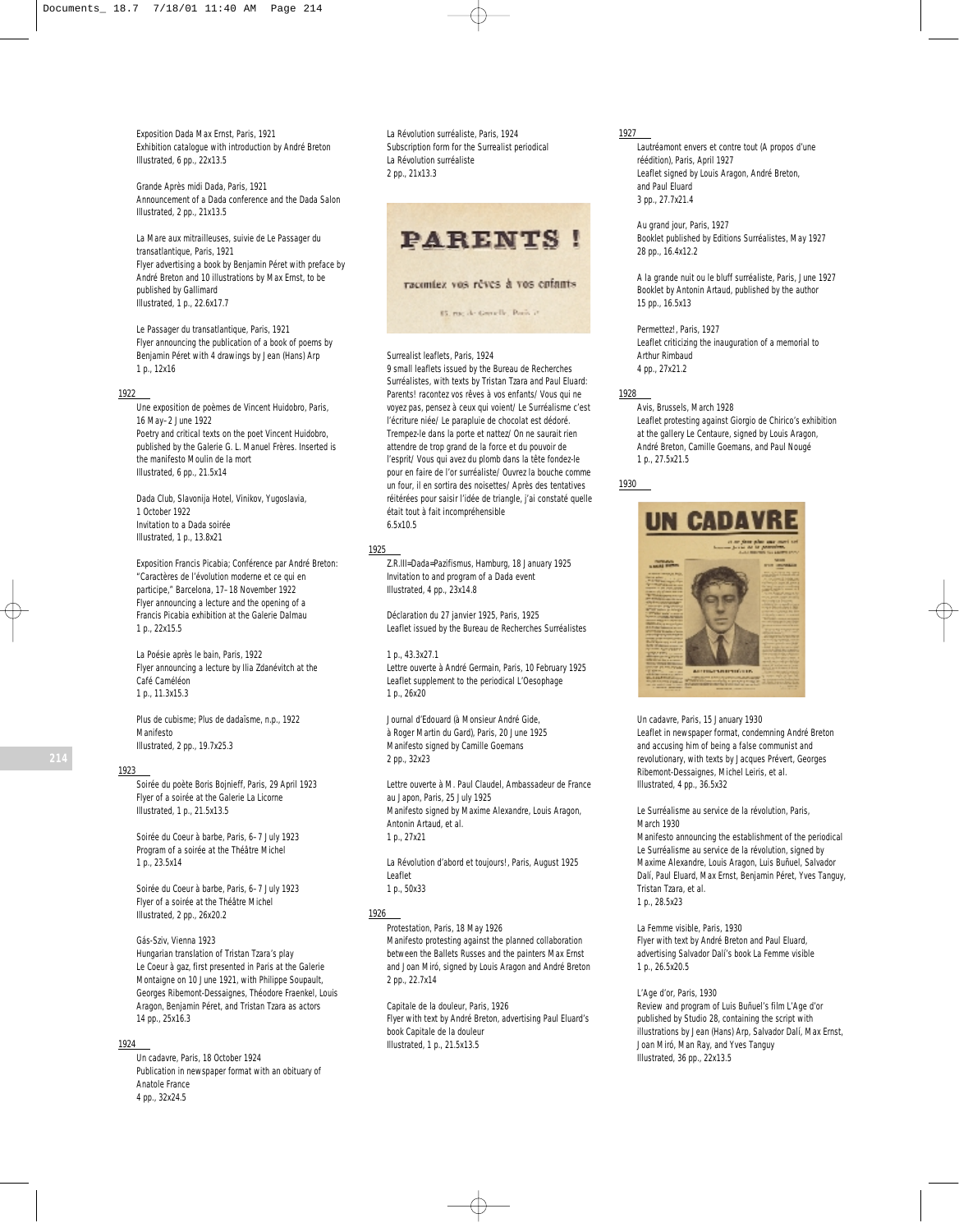### 1931

Satirical greeting card of Marshal Joffre, Marshal Foch, Georges Clemenceau, and President Poincaré, 1 January 1931 9.3x13

*Au Feu!*, Paris, May 1931 Leaflet condemning the interdependence of the Catholic Church and the Spanish State, signed by Benjamin Péret, Yves Tanguy, Louis Aragon, André Breton, Paul Eluard, et al.

2 pp., 27.5x22

*Ne visitez pas l'Exposition Coloniale*, Paris, May 1931 Flyer protesting against a colonial exhibition in Paris 2 pp., 27.6x21.7

*Premier bilan de l'Exposition Coloniale*, Paris, 3 July 1931 Leaflet condemning the above-mentioned exhibition as a demonstration of artistic colonialism. Signed by Yves Tanguy, Louis Aragon, André Breton, Paul Eluard, Benjamin Péret, et al. 2 pp., 27x21.3

*L'Affaire de l'Age d'or,* Paris, 1931 Leaflet condemning a violent anti-Semitic incident during the screening of the film *L'Age d'or* at the Studio 28 on 3 December 1930, signed by Maxime Alexandre, Louis Aragon, Salvador Dalí, Paul Eluard, Benjamin Péret, Man Ray, et al. Illustrated insert, 4 pp., 27x19.3

*Livres et publications Surréalistes,* Paris, 1931 Catalogue of Surrealist books published by José Cortí, with cover illustration by Max Ernst and insets with photographs of Maxime Alexandre, Louis Aragon, André Breton, René Char, Luis Buñuel, René Crevel, Salvador Dalí, Paul Eluard, Max Ernst, Benjamin Péret, Tristan Tzara, and Pierre Unik 16 pp., 22x13.5

# 1932

*L'Affaire Aragon*, Paris, January 1932 Leaflet protesting against the indictment of Louis Aragon on account of his poem "Front Rouge," signed by André Breton, Paul Eluard, Benjamin Péret, Yves Tanguy, et al. Includes detachable appendix for petition signature 3 pp., 27x21

*Protestation*, Brussels, 22 March 1932 Leaflet protesting against the indictment of Louis Aragon on account of his poem "Front Rouge" 1 p., 27.5x21.5

*Certificat*, Paris, 23 March 1932 Leaflet defaming Louis Aragon, signed by Paul Eluard 1 p., 27.5x21.5

*Misère de la Poésie, "L'Affaire Aragon" devant l'opinion publique*, Paris, March 1932 Booklet by André Breton discussing poetry and calling for solidarity among the Surrealists, published by Editions Surréalistes 30 pp., 22.2x13.5

*Paillasse! (Fin de "l'Affaire Aragon")*, Paris, March 1932 Booklet published by Editions Surréalistes, condemning Louis Aragon for his political inconsistency, and supporting Breton's manifesto *Misère de la Poésie*, which Aragon had denounced 12 pp., 21x13.5

*Autour d'un Poème,* Paris, 5 April 1932 Leaflet analyzing Louis Aragon's poem "Front Rouge" 4 pp., 26.6x20.8

*Exposition de dessins par Francis Picabia*, Paris, 1–24 December 1932 Exhibition catalogue Illustrated, 12 pp., 15.4x12

## 1933

*Aux neuf Assassinés,* Paris, February 1933 Single publication in newspaper format issued by the Association des Ecrivains et Artistes Révolutionnaires 2 pp., 50.5x32.5

*La Mobilisation contre la Guerre n'est pas la Paix; Les raisons de notre adhésion au Congrès international contre la guerre*, Paris, June 1933 Leaflet signed by André Breton, Paul Eluard, Benjamin Péret, Yves Tanguy, et al. 1 p., 31x22.5

*Violette Nozières*, Brussels, 1 December 1933 Booklet with texts by André Breton, Paul Eluard, Benjamin Péret, Salvador Dalí, et al. Illustrated, 41 pp., 19.5x15

#### 1934

*Appel à la Lutte*, Paris, 10 February 1934 Antifascist leaflet addressed to various communist and socialist organizations, signed by André Breton, Paul Eluard, Fernand Léger, Michel Leiris, Dora Maar, André Malraux, Benjamin Péret, Paul Signac, Yves Tanguy, et al. 1 p., 33x24.4

*Aux Travailleurs*, Paris, 5 March 1934 Antifascist leaflet signed by Paul Rivet, Alain, and Paul Langevin 4 pp., 27x21

*Enquête sur l'Unité d'Action*, Paris, 18 April 1934 Questionnaire with accompanying letter and reply form, calling for antifascist activity 3 pp.+ answer sheet, 27x21

*Antifascistes, préparez vous! Pour un grand rassemblement national antifasciste*, Paris, 20–21 May 1934 Flyer announcing an antifascist assembly 2 pp., 29.5x21

*Le Surréalisme; Conférence par André Breton*, Brussels, 1 June 1934 Invitation to a lecture at the Salle de la Maison des Huit Heures Card, 14x11



*Declaration of the Independence of the Imagination and the Rights of Man to His Own Madness*, USA, 1934 Manifesto signed by Salvador Dalí Illustrated, 4 pp., 38x22

*Editions "Au Sans Pareil,"* Paris, 1934 Flyer announcing the forthcoming publication of Jacques Rigaut's *Papiers posthumes*. Includes order form 2 pp., 21x13.5

*Jeunes Etudiants, Ouvriers, Employés, Chomeurs*, Paris, 1934 Communist flyer 1 p., 28.2x17.2

*La Planète sans Visa*, Paris, 1934 Leaflet protesting against the intended expulsion of Leon Trotsky from Paris, signed by André Breton, Paul Eluard, Benjamin Péret, Yves Tanguy, et al. 3 pp., 21x13.5

*Réponse à Bernstein*, Paris, 1934 Manifesto of the Association des Ecrivains et Artistes Révolutionnaires, signed by Louis Aragon, R. Blech, Servèze, and P. Valliant-Couturier 1 p., 38x27.5

*Travailleurs!*, Paris, 1934 Trotskyist manifesto issued by the Ligue Communiste 1 p., 18.3x14

*Travailleurs! Le fascisme, voilà l'ennemi!*, Paris, 1934 Antifascist leaflet 1 p., 7.2x10.2

*Travailleurs! Communistes! Socialistes!*, Paris, 1934 Leaflet published by the Union Communiste 1 p., 22.2x16.3

*Contre l'obéissance passive*, Paris, 1934 Leaflet published by the Comité de Vigilance des Intellectuels Antifascistes, signed by Paul Rivet, Alain, and Paul Langevin 4 pp., 28x21

*Jeune Travailleur, ouvrier, étudiant, employé*, Paris, 1934 Leaflet 2 pp., 21x13.5

#### 1935

Flyer announcing change of date of two Surrealist conferences, Paris, 15 June 1935 1 p., 27x21

*Du temps que les surréalistes avaient raison*, Paris, August 1935 Booklet published by Editions Surréalistes 15 pp., 25x16

*Contre-Attaque*; *Union de lutte des Intellectuels Révolutionnaires,* Paris, 7 October 1935 Manifesto signed by Georges Bataille, André Breton, Jacques Brunius, Paul Eluard, Georges Hugnet, Dora Maar, Benjamin Péret, Yves Tanguy, et al. 2 pp., 27x21

*Je ne mange pas de ce pain-là*, Paris, December 1935 Flyer announcing the forthcoming publication of Benjamin Péret's book. Includes order form 1 p., 10.5x10.5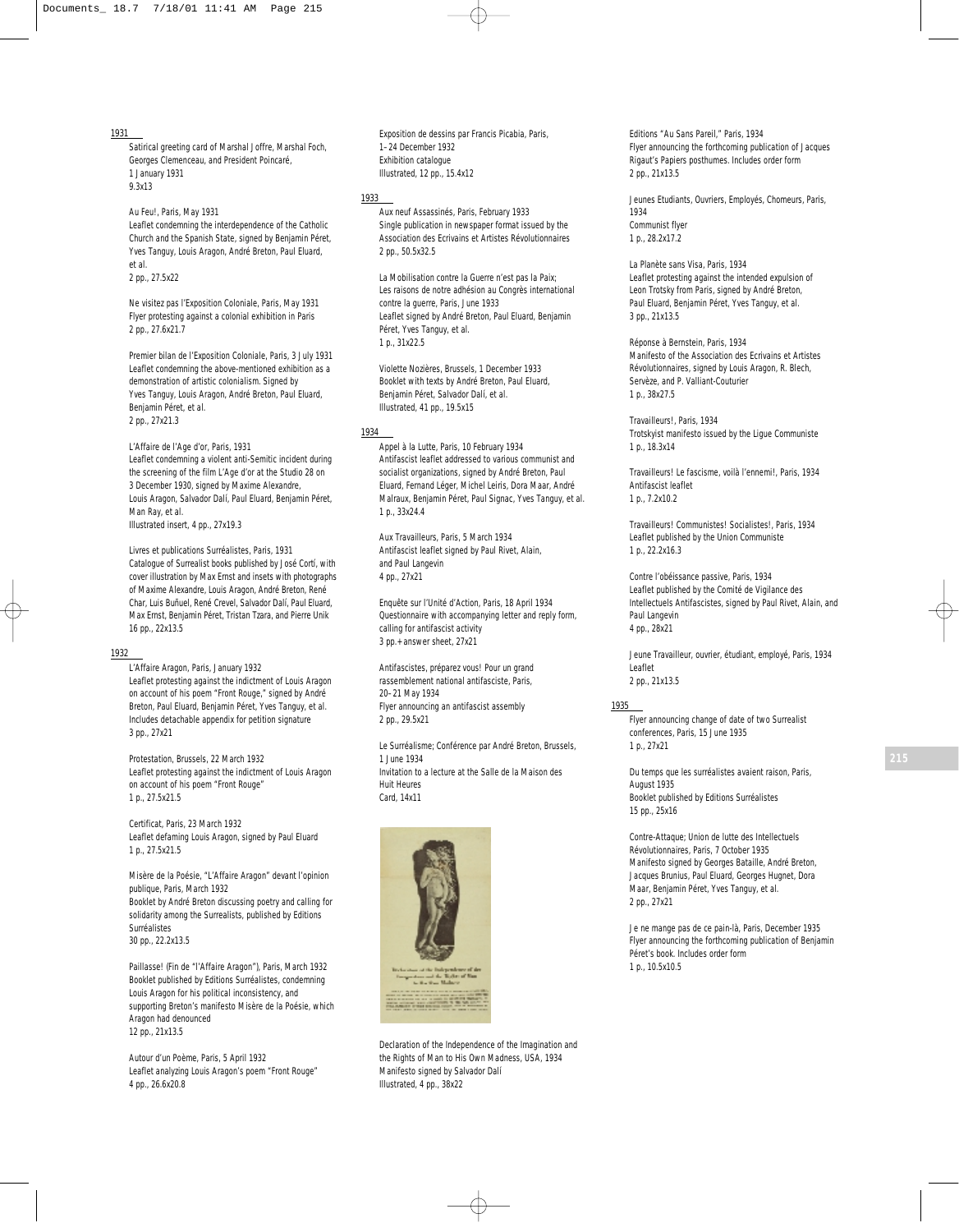

*Cycle systématique de conférences sur les plus récentes positions du Surréalisme*, Paris, 1935 Flyer announcing a series of Surrealist conferences. Includes program and detachable registration form Illustrated, 4 pp., 24x15.2

### 1936

*Contre-Attaque; Sous le feu des canons français . . . et alliés*, Paris, March 1936 Leaflet arguing against the communists' joining the widespread anti-Hitler position, signed by Georges Bataille, André Breton, Maurice Henry, Georges Hugnet, Benjamin Péret, Gui Rosey, et al.

1 p., 21x13.5

*A ceux qui n'ont pas oublié la guerre du droit et de la liberté; Travailleurs, vous êtes trahis!*, Paris, March/April 1936 Antinationalist leaflet signed by Georges Bataille, André Breton, Paul Eluard, et al. 1 p., 26.6x21

*Il n'ya pas de liberté pour les ennemis de la Liberté (Robespierre); Arrêtez Gil Robles*, Paris, 20 July 1936 Leaflet calling for the arrest of the Spanish fascist Gil Robles who had found refuge in Biarritz, signed by André Breton, Paul Eluard, Maurice Henry, Georges Hugnet, Benjamin Péret, Yves Tanguy, et al. 1 p., 20.7x13.3

*Le Procès de Moscou; Appel aux Hommes*, Paris, 1936 Leaflet denouncing the first Moscow trial, held on 19–24 August 1936 3 pp., 27x20.5

*Neutralité? Non-Sens, Crime et Trahison!*, Paris, 15 August 1936 Leaflet protesting against the French government's policy of neutrality toward Fascism, signed by André Breton, Georges Hugnet, Yves Tanguy, et al. 1 p., 29.7x23.5

*La Vérité sur le Procès de Moscou*, Paris, 3 September 1936 Declaration read by André Breton at a meeting denouncing the first Moscow trial 1 p., 27.7x21.4

*André Breton; Poème épique*, Paris, 1936 Flyer advertising the publication of a limited edition of a poem by Gui Rosey, with a portrait by Man Ray. Includes order form 1 p., 14x21.5

*Declaration on Spain; Arms for the People of Spain*, London, England, 1936 Leaflet issued by the Surrealist group in England 1 p., 26.3x20.5

#### *Grisou*, Paris 1936

Flyer announcing the publication of an edition of reproductions of works by Oscar Domínguez and Marcel Jean, with text by André Breton. Includes order form 1 p. (folded), 33.7x14.2

*Institut Français en Espagne*, Madrid, 1936 Invitation to a lecture on Picasso by Paul Eluard 1 p., 21.3x14

*Manifeste Dimensioniste*, Ch. Sirato, Paris, 1936 Manifesto discussing the principles of the Dimensionist theory in art, signed by Ben Nicholson, Alexander Calder, Vincent Huidobro, Kakabadze, et al. 1 p., 48x32.5

1937

*Camarades*, Paris, 26 January 1937 Printed version of André Breton's speech on the second Moscow trial 4 pp., 21x14



*Exposition internationale; Manifestations littéraires*, Paris, 9 October 1937 Flyer announcing André Breton's lecture on black humor at the Comédie de Champs-Elysées

Illustrated, 1 p., 50.5x32.5

# 1938

*Fantaisie; Surréalisme*, Paris, 20 January 1938 Flyer advertising the screening of 4 Surrealist films by Man Ray, Louis Buñuel, Fernand Léger, and René Clair, at the Salle Poissonière Card, 10.5x14

*Pour un Collège de Sociologie*, Paris, 1 July 1938 Booklet with texts by Georges Bataille, Michel Leiris, and Roger Caillois, reprinted from *La Nouvelle Revue Française* 50 pp., 22.8x14.5

*Pour un Art révolutionnaire indépendant*, Mexico, 25 July 1938 Manifesto dedicated to Tristan Sauvage (Arturo Schwarz) by André Breton 4 pp., 27x21

*Al publico de la America latina y del mundo entero*, Mexico, 1938 Photograph of a manifesto in defense of André Breton by

a group of Mexican intellectuals, signed by Alvarez Bravo, Frida Kahlo, Diego Rivera, Rufino Tamayo, et al. 1 p., 24x18

*Clé, Bulletin mensuel de la F. I. A. R. I.*, Paris, 1938 Flyer advertising the magazine *Clé.* Includes detachable subscription form 2 pp., 21x13.6

*Hommage à Guillaume Apollinaire*; Les réverbères, Paris, 1938 Flyer advertising a Surrealist event 1 p. (folded), 32.5x50, with glued-on attachments

## 1939

*Oeillades ciselées en branch*, Paris, January 1939 Flyer announcing the publication of a book by Georges Hugnet illustrated by Hans Bellmer, to be published by Jeanne Bucher Illustrated,1 p., 26.3x18

1940

". . . Hurle à la vie," Paris, February 1940 Flyer announcing a poem by Leo Malet, illustrated by André Masson, to be published by Editions Surréalistes 2 pp., 13.5x11.5

#### 1941

*Poésie; Les Feuillets du quatre vingt & un*, André Stil, Lille, 1941 Flyer advertising a Surrealist publication 2 pp., 14.2x11

#### 1943

Three playing cards for the game Eighty-One, inscribed respectively: *Déboutonnez votre cerveau aussi souvent que votre braguette / Si vous n'êtes pas curé, général ou bête, vous serez Surréaliste / Question de forme, disent-ils. Tout ce qu'on sait a été dit. C'est bien cela. Il est temps de dire ce qu'on ne sait pas.* Published by the Centres d'Action Surréalistes, Paris, 1943 Card printed on both sides, 10.6x13.6

*Vos Gueules!*, 1943 Leaflet with personal dedication by Jean Lescure to Raymond Queneau 2 pp., 27x21

## 1944

*Idolatry and Confusion*, London, 1944 Leaflet concerning the contemporary debate on French writers and the war Illustrated, 4 pp., 29x22

# 1946

*La révolution la nuit*, Paris, 1946 Manifesto issued by the Groupe d'action surréaliste. Includes two statements by André Breton 1 p., 21.2x13.5

*Ode à Marx*, France, ca. 1946 Leaflet published by Les Surréalistes Révolutionnaires de France et de Belgique 2 pp., 21.5x27.2

## 1947

*Le Surréalisme révolutionnaire*; *Comptes rendus des réunions tenues pour déséquivoquer le surréalisme Français,* Paris, 31 May–12 July 1947 Folder containing five reports on a discussions on French Surrealism held by Noël Arnaud, Yves Battistini, Raymond Daussy, and Edouard Jaguer 49 pp. (typewritten), 30x24

*La Cause est entendue*; *Le Surréalisme sera ce qu'il n'est plus,* Paris, 1 July 1947 Leaflet, declaring the Surrealists' commitment to dialectical materialism 1 p., 43.5x27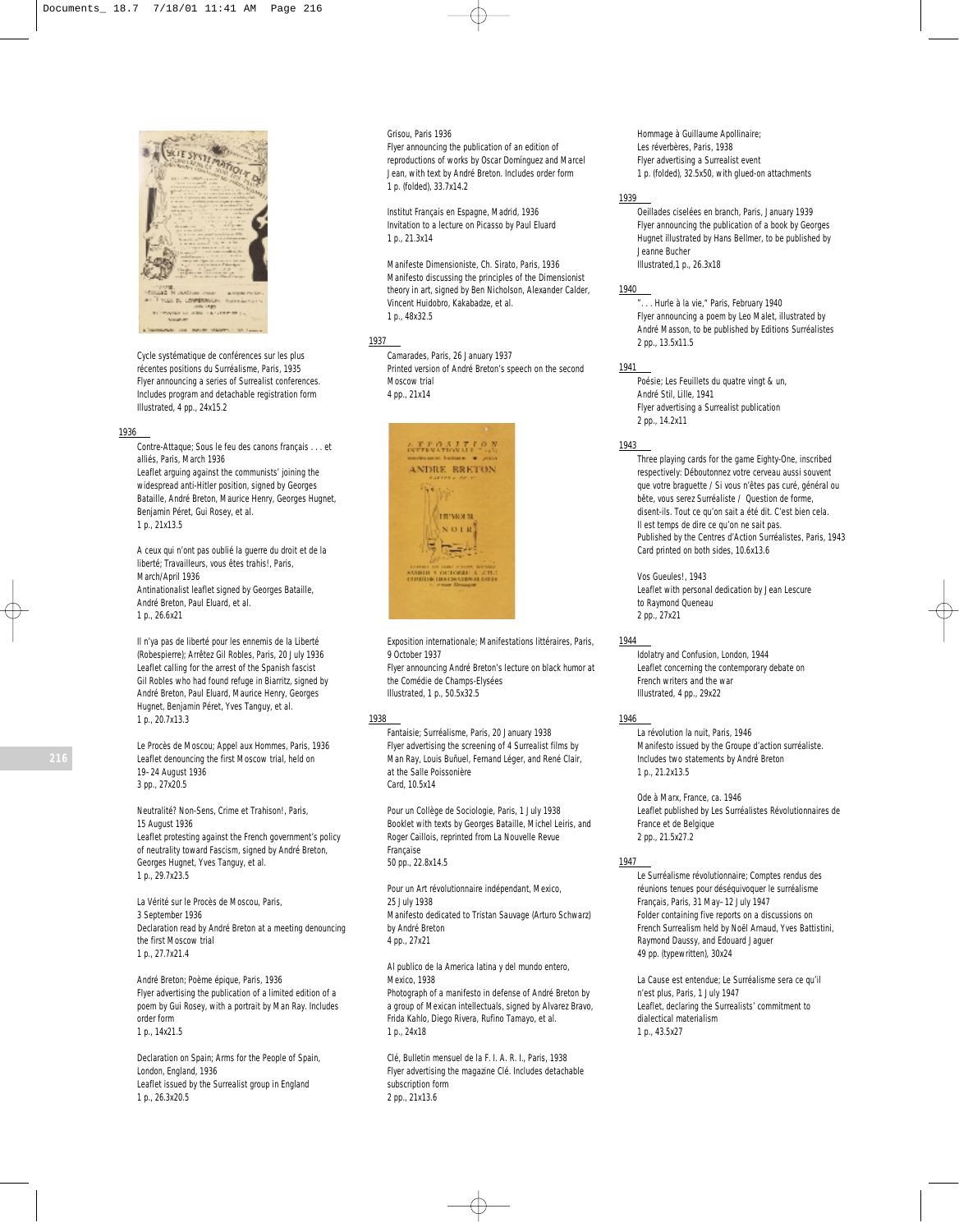*Les Grands Transparents*, 1947 Manifesto published by Surrealist-revolutionary groups 1 p., 21.5x14

*Liberté est un mot vietnamien*, 1947 Miniposter criticizing the war in Indochina, in which French soldiers were taking part 1 p., 43x27.5

*Manifeste des Surréalistes-Révolutionnaires en France*, Paris, 1947 Procommunist manifesto issued by a dissident Surrealist group 27.5x21.4

*Rêves à vendre*, n.p., ca. 1947 Invitation to a screening of Hans Richter's film *Dreams that Money Can Buy* 10.5x14

## 1948

*A la niche; Les glapisseurs de dieu!*, Paris, 1948 Booklet published by Editions Surréalistes 14 pp., 16.7x14.2

# 1949

*Les Surréalistes à Garry Davis*, Paris, February 1949 Leaflet signed by André Breton, Jean-Louis Bédouin, Benjamin Péret, Jean Schuster, Toyen, et al., declaring their support of Garry Davis's call for the abolition of nation-states in favor of a universal citizenship for all 1 p., 34.7x27

# 1951

*Haute Fréquence*, Paris, 24 May 1951 Leaflet discussing Surrealism, signed by Jean-Louis Bédouin, André Breton, André Pieyre de Mandiargues, Octavio Paz, Benjamin Péret, Man Ray, Toyen, et al. 1 p., 45x13

*Bulletin noir; Les Surréalistes*, June 1951 Surrealist manifesto in sticker format Sticker, 10.5x7

*Faites vous tuer pour une vie meilleure*, June 1951 Leaflet 1 p., 10.3x14.3

# 1952

*A l'ombre de lion,* 24 May 1952 Leaflet discussing a dispute between the Surrealists and Michel Carrouges 1 p. (folded), 60.5x48

*Les Toiles, c'est l'aid. L'Etoile aussi*. *Rrose Sélavy*, Paris, December 1952 Sticker with Duchamp's pun on the name of the first postwar Surrealist gallery, L'Etoile Scellée, distributed at the opening Sticker, 10.5x14

# 1954

*Ça commence bien! Familiers du Grand Truc*, Paris, September 1954 Leaflet deriding a special edition of the magazine *Bateau Ivre* dedicated to the centennial of Arthur Rimbaud Illustrated, 2 pp., 30x25

# 1955

*Comme un seul homme*, Paris, 1955 Leaflet responding to various accusations against André Breton, signed by Maurice Rapin 1 p., 40x28

## 1956

*Cote d'Alerte*, Paris, 21 January 1956 Leaflet 1 p., 26.5x20

*Au tour des livrées sanglantes!,* Paris, 12 April 1956 Leaflet signed by André Breton, Jacques Brunius, Gérard Legrand, Benjamin Péret, et al. Illustrated, 4 pp., 24.5x16

*Hongrie, Soleil levant*, November 1956 Leaflet condemning the Soviet invasion of Hungary 1 p., 27x21

*Formes de l'art*, Paris 1956 Questionnaire sent by André Breton to Parisian cultural personalities, with Breton's personal dedication to Robert Amadou. The answers were published in Breton's book *L'Art magique*, Paris, 1957 Illustrated, 2 pp., 28x22

*André Breton à l'occasion de son soixantième anniversaire; Hommage à André Breton*, Paris, 1956 Invitation to an event at the Hotel Lutétia on the occasion of Breton's 60th anniversary, organized by Lise Deharme and Julien Gracq Card, 11x14.5

*Toutes ces dames au salon!*, Brussels, 1956 Leaflet criticizing an exhibition of paintings purchased by the Royal Dutch-Shell oil company, signed by Michèle Bernstein, Mohamed Dahou, Paul Nougé, et al. 1 p., 40x36

# 1957

*Coup de semonce*, 25 March 1957 Flyer Illustrated, 4 pp., 32x26

*Le Surréalisme, même; Enqête*, Paris, 1957 Questionnaire sent to 30 people. The answers were published in *Le Surréalisme, même,* no. 4, Spring 1958 4 pp., 27x21

*Allez vous en sans payer*, Paris, 1957 Manifesto issued by *La Tendance Populaire Surréaliste*, signed by Maurice Rapin Illustrated, 1 p., 32x21.8

*On ne nous épargne pas une seule tâche*, Paris, 1957 Leaflet issued by *La Tendance Populaire Surréaliste*, signed by Maurice Rapin Illustrated, 1 p., 21x9.5

*René Magritte donne une place au soleil*, Paris, 1957 Leaflet issued by *La Tendance Populaire Surréaliste*, signed by Maurice Rapin Illustrated, 1 p., 21x9.5

*Texte surréaliste*, Paris, 1957 Leaflet issued by *La Tendance Populaire Surréaliste*, signed by Maurice Rapin Illustrated, 1 p., 21x9.5

# 1958

*Exposition internationale du surréalisme*, Paris, 17 January 1958 Poster announcing the opening of an international Surrealist exhibition at the Galerie Beaux-Arts Illustrated, 1 p., 56x38

Démasquez les physiciens; Videz les laboratoires, Paris, 18 February 1958 Leaflet and 2 book insets with the above text Leaflet 4 pp., 20x20, card 8x14.5

*L'équivoque De Gaulle est désormais levée*, Paris, 17 May 1958 Leaflet signed by Arthur Adamov, Robert Antelme, Louis Aubrac, Raymond Aubrac, et al., 1 p., 29x21.5

*Communication intérieure du 9 Septembre 1958,* Paris (?) Internal report on discussions concerning an effort to renew Surrealist activities and publications, drafted by André Breton, Gérard Legrand, Benjamin Péret, Jean Schuster, and Jean-Claude Silbermann 7 pp. (carbon copy of typescript), 27x21

*Au secours*, Paris, 1958 Leaflet issued by *La Tendance Populaire Surréaliste*, protesting against the French bombing of the Tunisian village of Sakiet, signed by Maurice Rapin Illustrated, 1 p., 21x9.5

*Le Bon Soleil; Foudroie l'air clair; un Potentiel vertigineux; Place et déplace; L'Oeuvre d'Alfred Courmes*, Paris, 1958 Leaflet issued by *La Tendance Populaire Surréaliste*, signed by Maurice Rapin Illustrated, 1 p., 21x9.5

*Un minus habens; Très habens*, Paris, 1958 Leaflet issued by *La Tendance Populaire Surréaliste*, signed by Maurice Rapin Illustrated, 1 p., 21x9.5

#### 1959

*Front Unique,* Paris, 21–24 May 1959 Invitation to the presentation of the first issue of the periodical *Front Unique*, Galerie Fürstenberg 1 p., 21x13.5

*La Belle saison est proche; Film au souvenir du poète Robert Desnos*, Paris, 26 June 1959 Photocopy of invitation to the premiere of a film commemorating Robert Desnos at the Cinéma Le Paris Illustrated, 1 p., 21x30

*le coup de jarnac ou L'OBSCÈNE REPAS*, December 1959 Leaflet defending Antonin Artaud against an article published in *La Tour de feu* 1 p., 29x21

## 1960

*A vous de dire,* Paris, 9 February 1960 Leaflet discussing the aims of the contemporary Surrealist movement 2 pp., 32x24

*Vous direz tout haut ce que vous pensez tout bas*, Paris, 27 October 1960 Invitation to a demonstration at the Place de la Bastille Card printed on both sides, 10.5x13.5

*Suite princière*, Paris, 15 November 1960 Leaflet concerning Saint-John Perse's rejection of the title "Prince des Poètes," signed by André Breton, Julien Gracq, Philippe Soupault, et al. 1 p., 26x19.5